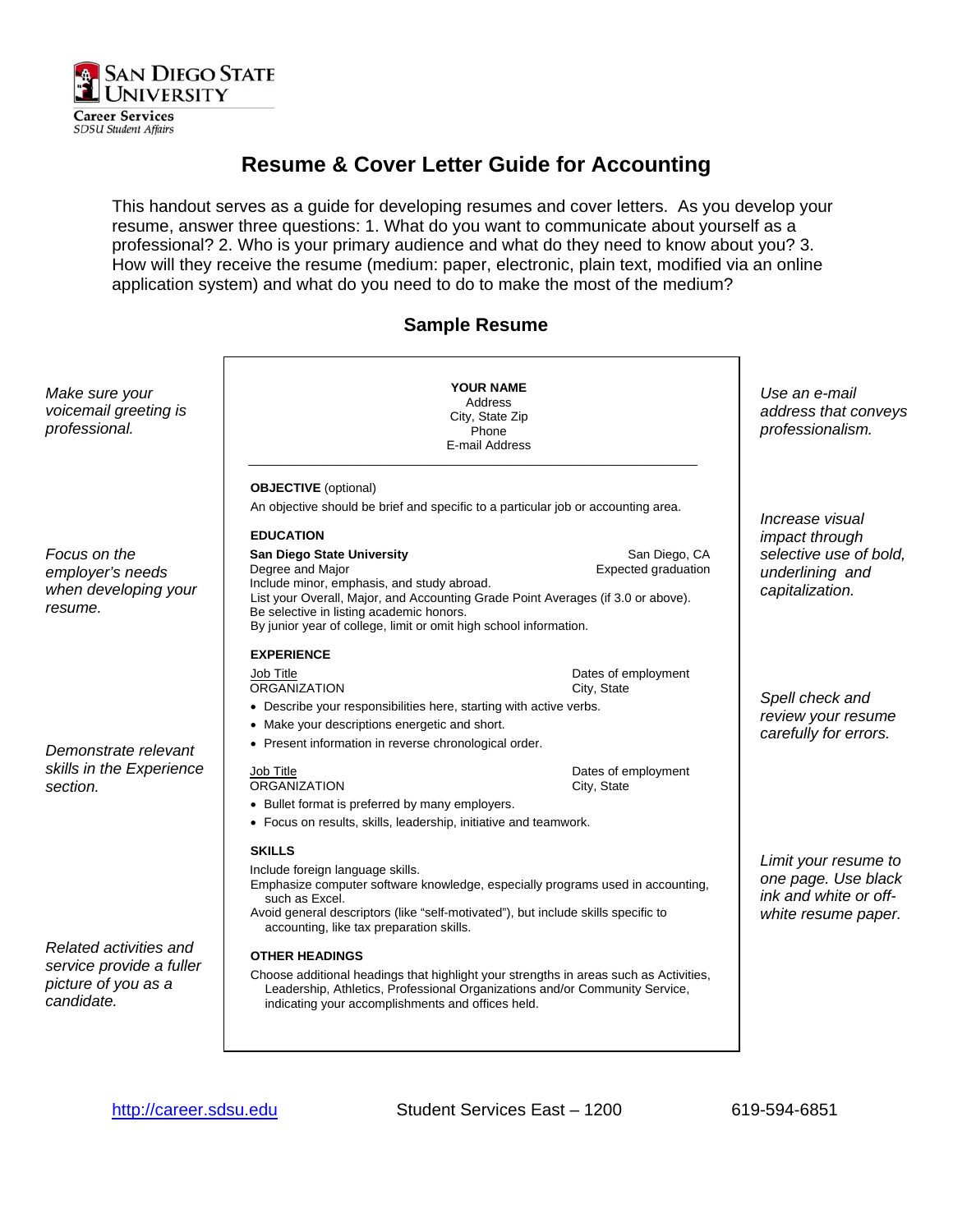

**SDSU** Student Affairs

# **Resume Dos & Don'ts**

Employers evaluate resumes quickly. Tailor your resume to meet their needs. Here are some suggestions to help focus your edits. They address the issues of form, function, feedback, and electronic resumes.

### **FORM deals with appearance.**

- $\checkmark$  Templates: Avoid resume wizards and resume software templates. They are difficult to edit and do not allow you to present information in the most effective format.
- $\checkmark$  Length: For college students and recent college graduates, use a one-page resume.
- 9 **Font:** Choose a basic, easy-to-read font such as Times New Roman, Arial or Helvetica in 10-14 point size. Use black ink.
- **Paper:** Use 8  $\frac{1}{2}$ " x 11" resume-quality paper in a light color such as white or off-white. Buy envelopes and cover letter paper to match your resume.
- 9 **Spacing:** Margins of 0.7 to 1 inch and double-spacing between headings improves readability.
- $\checkmark$  Layout: Use bullets, bold, capitalization, and underlining sparingly to call attention to the most important information. Leave some white space to create an uncluttered look.
- 9 **Format:** Present information in reverse chronological order. Common headings include: Education, Experience, Skills, Activities, and Community Service.
- 9 **Professionalism:** Eliminate all typos and misspellings by asking other people to proofread.

### **FUNCTION conveys an impression of you that meets the readers' needs.**

- 9 **Image:** Decide what image you want your resume to communicate. Does it show that you are a leader, a team player, an artist, an innovator, a salesperson, or something else?
- $\checkmark$  Content: Select three core qualities that define you and are of importance to the position for which you are applying. Make sure that your resume focuses on skills and accomplishments that reflect these core qualities.
- 9 **Style:** Start off sentences with action verbs to convey enthusiasm and achievement. Sample verbs include: *Advised, Analyzed, Assisted, Coordinated, Created, Developed, Evaluated, Guided, Handled, Implemented, Increased, Led, Maintained, Managed, Organized, Performed, Planned, Presented, Processed, Researched, Served, Sold, Taught, Trained, Wrote.*
- $\checkmark$  Avoid: Do not list your own web site if it includes personal information. Never reveal confidential personal data such as social security, driver's license or credit card numbers on a resume.

#### **FEEDBACK allows others to offer ideas for strengthening your resume.**

- 9 **Sources:** Consult Career Services, professors, family, friends, and professionals in your field.
- 9 **Review:** When you receive feedback, decide if the changes suggested are useful.

#### **ELECTRONIC RESUMES & TECHNOLOGY**

- $\checkmark$  **E-mail text resumes:** If you copy the text of your resume into the body of an e-mail, use lefthand justified, plain text format. Avoid using tabs, bullets, underlining, bold, and graphics.
- $\checkmark$  **E-mail attachment resumes:** If you e-mail your resume as an attachment, use your name in the document title. Some employers will not accept attachments because of the danger of viruses.
- $\checkmark$  **Online resumes:** Follow the directions on the Web site where you are submitting a resume; directions for online submissions vary considerably.
- $\checkmark$  **Scanned resumes:** Use key word phrases relevant to the position, employer, and career field. Use capitals, bullets and bold for emphasis. Avoid underlining, graphics, and italics.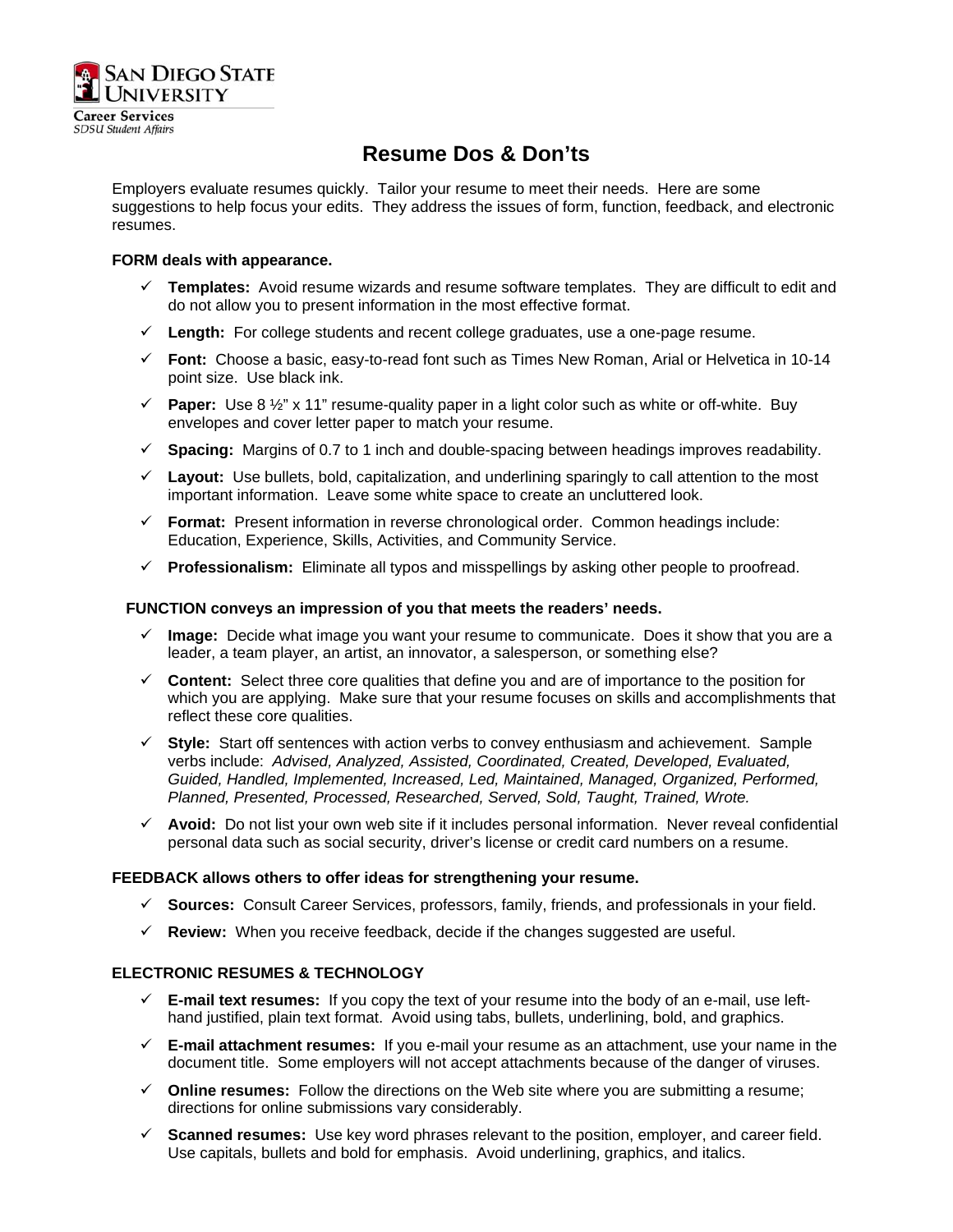

**SDSU Student Affairs** 

# **The Cover Letter**

### **Are Cover Letters a thing of the past?**

The increasing popularity of e-mailed, web-based, and faxed resumes have people wondering if cover letters remain a relevant tool in today's job search. Generally, a cover letter should accompany each resume (except for on-campus interviews). The cover letter allows you to demonstrate your ability to write and offers the first statement of why you should be hired.

### **What Are My Options for E-mailing a Cover Letter?**

If an employer requests that you send your cover letter and resume through e-mail, you can:

- 1) send your cover letter and resume as attachments (e.g., Microsoft Word documents),
- 2) copy your cover letter into the body of your e-mail message and attach your resume, or
- 3) cut and paste your cover letter and resume into the body of your e-mail message (which eliminates your formatting).

| <b>Sample</b>                                                                                                                              |                                                                                                                                                                                                                                          | <b>Cover</b>                                                             |
|--------------------------------------------------------------------------------------------------------------------------------------------|------------------------------------------------------------------------------------------------------------------------------------------------------------------------------------------------------------------------------------------|--------------------------------------------------------------------------|
| <b>Letter</b>                                                                                                                              | <b>YOUR NAME</b><br>Address<br>City, State, Zip Code<br>Phone Number<br>E-mail Address                                                                                                                                                   | Use the same<br>"letterhead" that you<br>use for your resume,            |
| Whenever possible,<br>cite a specific person.<br>It may take research to<br>learn the contact's<br>name, correct spelling<br>and title.    | Date                                                                                                                                                                                                                                     | or choose another<br>style from the<br>following samples.                |
|                                                                                                                                            | Name<br>Title<br>Company Name<br><b>Address</b><br>City, State, Zip                                                                                                                                                                      |                                                                          |
|                                                                                                                                            | Dear Ms./Mr. Name:                                                                                                                                                                                                                       | Use a colon here.                                                        |
| Tailor your letter to the<br>position description<br>and the employer's<br>needs. Focus on<br>strengths that define<br>you as a candidate. | OPENING PARAGRAPH: State that you are applying for a specific<br>position and how you learned of the position, using a contact name<br>where possible. Personalize the letter by saying why you want to work<br>for this organization.   |                                                                          |
|                                                                                                                                            | MIDDLE PARAGRAPH(S): Succinctly outline the qualifications that<br>make you a strong candidate. Relate your qualifications to the needs of<br>the current job opening. Specific examples can demonstrate your skills<br>and experiences. | Conduct a spell check<br>and review your resume<br>carefully for errors. |
|                                                                                                                                            | CLOSING PARAGRAPH: Provide contact information and state your<br>next action step, repeating your interest in the position. Thank the<br>employer for reviewing your resume and request an interview.                                    |                                                                          |
|                                                                                                                                            | Sincerely,                                                                                                                                                                                                                               |                                                                          |
| Remember to sign<br>your name here.                                                                                                        | Your name typed                                                                                                                                                                                                                          | Choose quality<br>paper that matches<br>your resume.                     |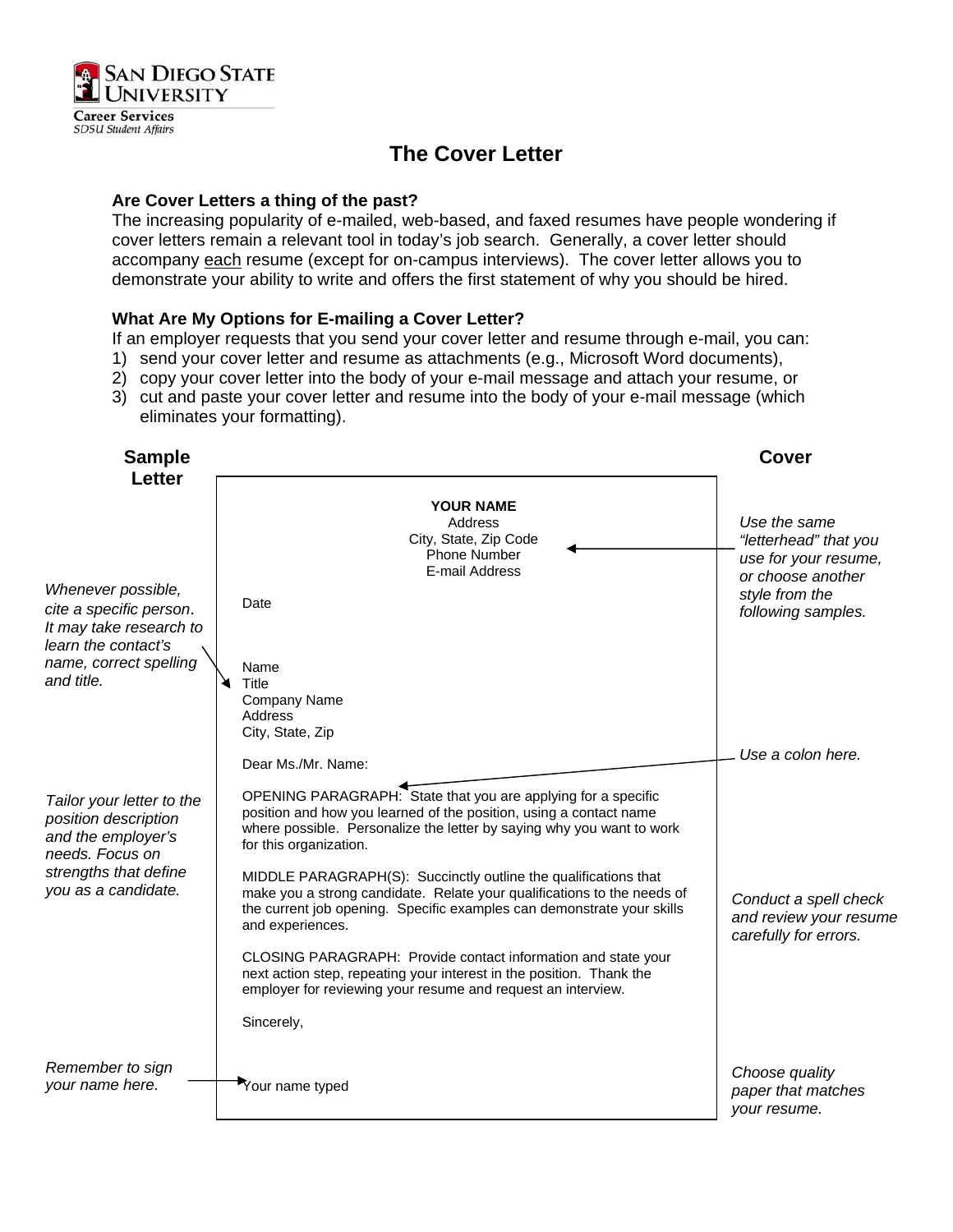

**SDSU** Student Affairs

## **Sample Networking Letter Modified Block Format**

## **Jane Doe**

1939 Montgomery Street San Diego, California 92110 (619) 739-8100 jdoe@sdsu.edu

August 1, 2006

Mr. Jeffrey Thomas Ace Accounting Firm 400 Tax Avenue Los Angeles, California 90017

Dear Mr. Thomas:

I am writing to express my interest in an entry-level accounting position at the Ace Accounting Firm. I recently met Anne Carlson, a manager in your San Diego office, at a university alumni function. She advised me to contact you about opportunities in your Los Angeles office.

I am completing my degree in Accountancy this coming May at San Diego State University. I have supplemented required accounting courses with courses in \_\_\_\_\_\_\_\_\_\_\_. My recent experience as an intern with the DEF firm has allowed me to enhance my cost accounting and personal relations skills in a professional environment.

In addition to my university course work and internships, I have been active in the Accounting Society at SDSU. I am currently serving as Director of Community Service, in charge of coordinating our chapter's participation in local activities. This leadership role has strengthened my public speaking and event planning skills. During the past year, I feel that I have demonstrated my ability to succeed by balancing the demands of my classes, internship, community service and leadership roles.

I will contact you next week to discuss your employment needs for the coming year. Thank you for your time and attention to my resume.

Sincerely,

Jane Doe